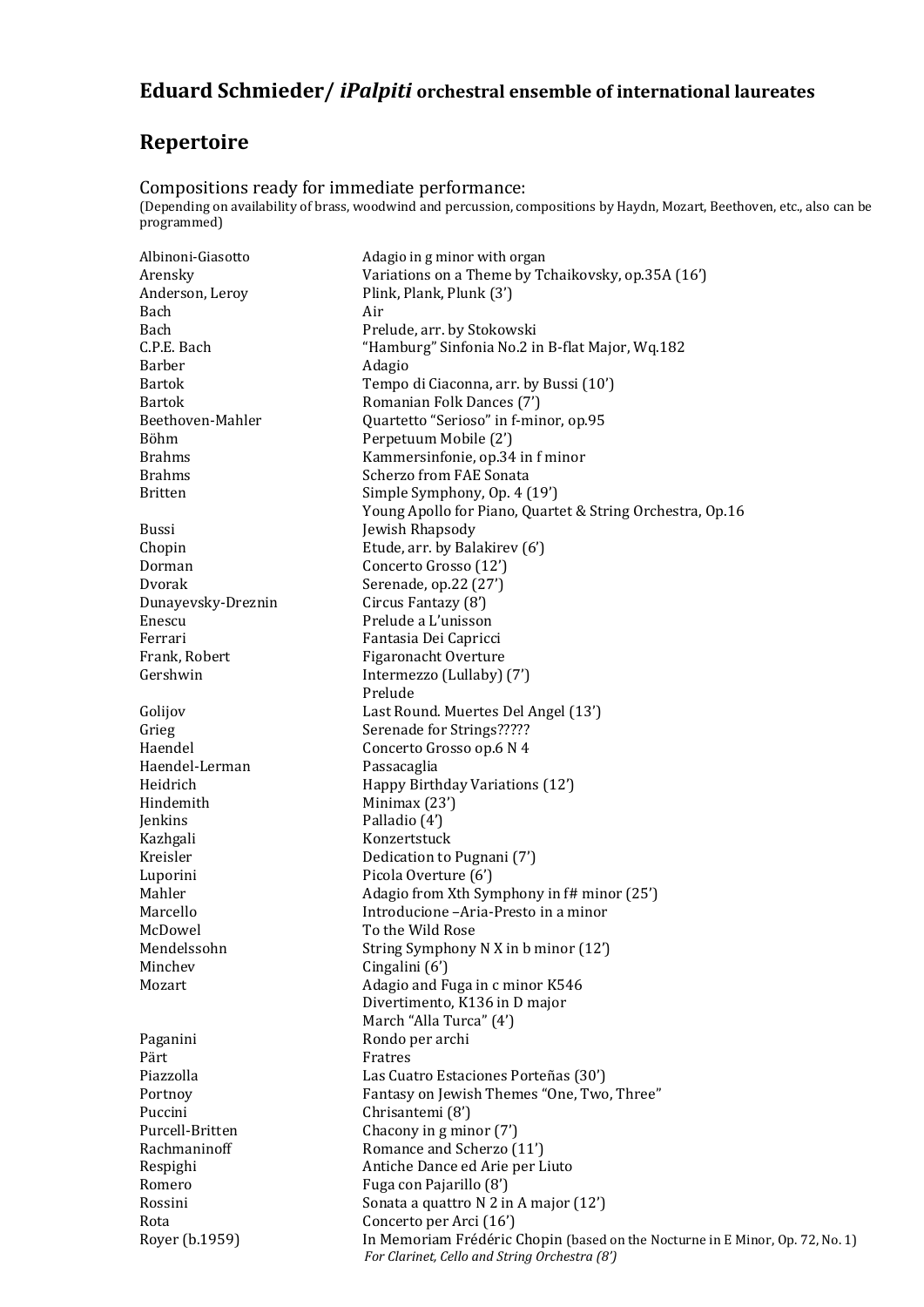Schubert, Franz The Bee (1.5')

Schnittke Polka<br>Tavener Tears

## **Featuring Soloists:**

Saint-Saens Carnival of the Animals Schoenberg Verklärte Nacht, Op.4 (28') Schubert Overture in c minor (11') Schubert-Mahler Death and the Maiden, D810 (41-46') Shostakovich Chamber Symphony op.110A Polka Prelude and Scherzo Tears of the Angels Tchaikovsky October (from Seasons) Serenade, Op.48 Elegie (11') Souvenir de Florence, Op. 70 Vasks.Peteris Musica Dolorosa Webern, Anton Langsamer Satz

Arnold Concerto for two violins in E major (18') Bach Concertos in a minor and E major (violin) Bach Double Concerto for two violins in d minor BWV1043 Bach Aria Erbarmedich, mein Gott, from Cantata BWV 244(soprano-violin) Bach Overture in b minor, BWV 1067 with flauto traverse Bach Orchestral Suite N 3 Bach-Stokowski Preludio from Partita N 3 in E major, BWV 1006 (with flute) (3.5') C.P.E. Bach Concerto for Organ in Gmajor (Harpsichord/Piano), Strings and Continuo Bloch Nigun (violin) 6' Bottesini Gran Duo Concertante for Violin and Bass Chausson Poeme (violin) 16' Chopin Concerto N 1, Op. 11 in e minor Dupin Variations Sur La Traviata De Verdi (violin solo) Elgar Salute d'Amore (violin) 3' Gade Tango Jalousie, arr. S. Grapelli (2 violins) Haydn Divertimento for cello and string orchestra Haydn Concertante (violin & cello) 14' Kopytman Kaddish (viola or cello) Kreisler Three Pieces: Rosemarin 2', Liebesfreud 3', Liebeslied 4' Kreisler -Tartini "Il Trillo del Diavolo", arr. Ricardo Zandonai (violin) 16' Martynov "Come In" for violin and orchestra 28' Mendelssohn Concerto for Violin, Klavier and String Orchestra Mozart Sinfonia Concertante K364 (violin-viola) Mozart Concerto in C major K415 (piano) Paganini Caprices N 9, 24 (violin) Pergolesi Stabat Mater (45') Piazzolla **Piazzolla** Oblivion for cello and strings<br>Poulenc Concerto for Organ & Strings Concerto for Organ & Strings Roustom Three Klezmer Dances (violin solo) 15' Saint-Saens Introduction & Rondo-Capriccioso (violin) Salinen The Nocturnal Dances of Don Juan Quixote, op. 95 (Chamber Music III) (cello or viola) Sarasate Carmen Fantasy (violin) 11' Navarra for two violins 7' Schnittke Sonata for violin and chamber orchestra Schubert Rondo in A-major D.438 (violin) Schumann Cello concerto in A Minor, Op. 129 Shostakovich Piano Concerto N 1 in c-minor, op35 (with trumpet) Sweidel Heifetziana (violin) Tchaikovsky Souvenir D'un Lieu Cher, op.42 (violin) Meditation, Scherzo, Melody Turina Rapsodia Sinfonica, op.66 (piano) 10' Vitali-Respighi Chaconne (violin) 14' Vivaldi "La Stravaganza", 12 concertos for violin and strings Cessate, omai cessate, from Cantata RV 684 (contralto) L'Estro Armonico Concerto X(RV580) (4 violins & cello obligato) Concerto Grosso op.3 N 11(RV565) for 2 violins & cello obligato